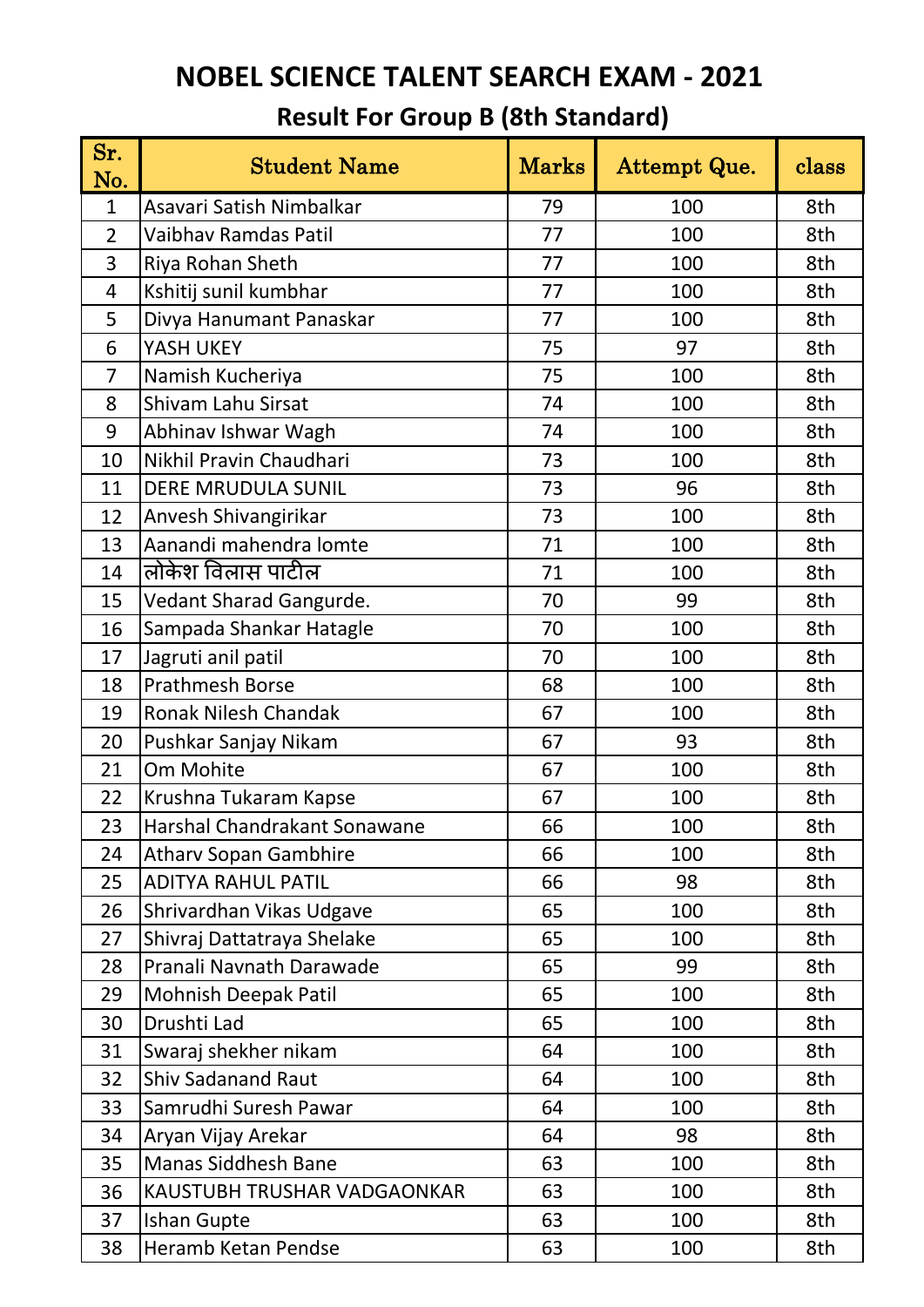| Sr.<br>No. | <b>Student Name</b>             | Marks | Attempt Que. | class |
|------------|---------------------------------|-------|--------------|-------|
| 39         | Yadav Suchita Abhayraj          | 62    | 98           | 8th   |
| 40         | Samruddhi Dattatray Kakde       | 62    | 100          | 8th   |
| 41         | Om Dilip Zambare                | 62    | 99           | 8th   |
| 42         | Jeevanraj Popat Memane          | 62    | 100          | 8th   |
| 43         | Chhatraraj Sunil Patil          | 62    | 100          | 8th   |
| 44         | <b>BHARGAV GIRISH DESHPANDE</b> | 62    | 100          | 8th   |
| 45         | Anannya Sudhir Avghade          | 62    | 100          | 8th   |
| 46         | Swyam zore                      | 61    | 100          | 8th   |
| 47         | Sanika sudhir ghadage           | 61    | 100          | 8th   |
| 48         | PRANAV DADAJI DEORE             | 61    | 100          | 8th   |
| 49         | Gayatri Yuvraj khade            | 61    | 100          | 8th   |
| 50         | Atharva Bhagwan Gaware          | 61    | 99           | 8th   |
| 51         | <b>Aryaprasad Sawant</b>        | 61    | 100          | 8th   |
| 52         | Shlok Sandeep Suryawanshi       | 60    | 95           | 8th   |
| 53         | <b>Shivam Satish Chaware</b>    | 60    | 100          | 8th   |
| 54         | Sarthak Dipak Pandav            | 60    | 100          | 8th   |
| 55         | Saransh Deshmukh                | 60    | 100          | 8th   |
| 56         | <b>Rugved Prashant</b>          | 60    | 100          | 8th   |
| 57         | Nakul Ravindra Sonje            | 60    | 100          | 8th   |
| 58         | <b>KHUSHI VINOD INAMKE</b>      | 60    | 100          | 8th   |
| 59         | Samruddhi Devendra Kasar        | 59    | 99           | 8th   |
| 60         | Rajlaxmi Amarsinh Chavan        | 59    | 100          | 8th   |
| 61         | PRANJAL SAMADHAN PATIL          | 59    | 99           | 8th   |
| 62         | Nikita Dipak Bagul              | 59    | 100          | 8th   |
| 63         | Arya sonawane                   | 59    | 100          | 8th   |
| 64         | Arpit Zawar                     | 59    | 100          | 8th   |
| 65         | Anuja Atul Lonari               | 59    | 100          | 8th   |
| 66         | Aharva Anil Deshmukh            | 59    | 98           | 8th   |
| 67         | UJJWAL GAJANAN CHHADIDAR        | 58    | 99           | 8th   |
| 68         | Radhika Bakane                  | 58    | 100          | 8th   |
| 69         | <b>MANSI PRADIP SHINDE</b>      | 58    | 99           | 8th   |
| 70         | <b>Kewanshu Dakare</b>          | 58    | 100          | 8th   |
| 71         | Harshal Rajendra Bachhav        | 58    | 100          | 8th   |
| 72         | DIKSHA GOWARDHAN KAMBLE         | 58    | 100          | 8th   |
| 73         | Aayush walecha                  | 58    | 100          | 8th   |
| 74         | Shivaji Chaudhari               | 57    | 100          | 8th   |
| 75         | Sakshi Kolage                   | 57    | 100          | 8th   |
| 76         | Nikhil Ramakant Kakuste         | 57    | 100          | 8th   |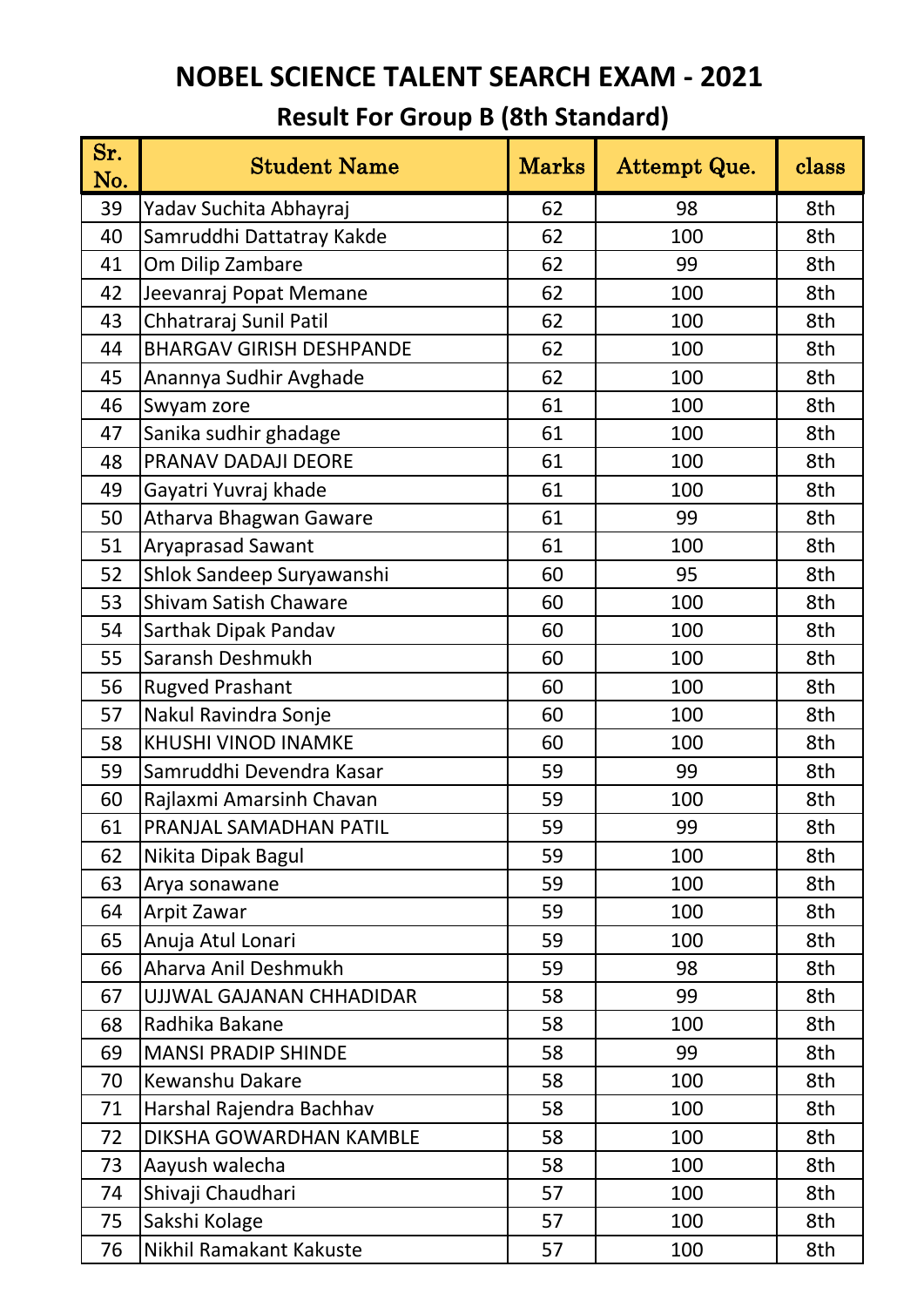| Sr.<br>No. | <b>Student Name</b>                  | Marks | Attempt Que. | class |
|------------|--------------------------------------|-------|--------------|-------|
| 77         | Nahush sujay joshi                   | 57    | 100          | 8th   |
| 78         | Ishan Girish Allampallewar           | 57    | 100          | 8th   |
| 79         | Advait Nilay Adhau                   | 57    | 100          | 8th   |
| 80         | Shravani Jayprakash Chandkar         | 56    | 98           | 8th   |
| 81         | Kashyap Sunil Patil                  | 56    | 99           | 8th   |
| 82         | Dhiraj Shinde                        | 56    | 87           | 8th   |
| 83         | Aryan Ramakant KUSUMKAR              | 56    | 94           | 8th   |
| 84         | Aditya Ghadge                        | 56    | 100          | 8th   |
| 85         | Vedika Amod Landge                   | 55    | 100          | 8th   |
| 86         | Ved Rakesh Badgujar                  | 55    | 100          | 8th   |
| 87         | Mrunal Pramod Pardeshi               | 55    | 100          | 8th   |
| 88         | Krishna purushottam Lonkar           | 55    | 100          | 8th   |
| 89         | Areen Amit Mehta                     | 55    | 98           | 8th   |
| 90         | Samyak Yogeshwar Nannaware           | 54    | 100          | 8th   |
| 91         | Samruddhi Bajirao Nale               | 54    | 100          | 8th   |
| 92         | Prathmesh S Shravagi                 | 54    | 100          | 8th   |
| 93         | Jayesh Bansilal Dhobi                | 54    | 100          | 8th   |
| 94         | <b>ABHIJEET NILESH FOKMARE</b>       | 54    | 99           | 8th   |
| 95         | Vikrant Ujval Chaudhari              | 53    | 99           | 8th   |
| 96         | Vedika Manik Jadhav                  | 53    | 100          | 8th   |
| 97         | PRADNYA VIJAY KARLE                  | 53    | 99           | 8th   |
| 98         | Parineeta suryakant vetal            | 53    | 99           | 8th   |
| 99         | Neeti Jay soni                       | 53    | 100          | 8th   |
| 100        | Mrunali Yuvraj Patil.                | 53    | 100          | 8th   |
| 101        | Mohammadshukoor Sameer Patel         | 53    | 100          | 8th   |
| 102        | Kaustubh Bachhav                     | 53    | 100          | 8th   |
| 103        | Gawade Rohan Tanaji                  | 53    | 99           | 8th   |
| 104        | <b>BHUVANESHWARI ASHOK CHAUDHARI</b> | 53    | 100          | 8th   |
| 105        | Ayushi Jitendra Koche                | 53    | 94           | 8th   |
| 106        | Apoorwa Avinash Wakade               | 53    | 99           | 8th   |
| 107        | Vaibhav Hatkadke                     | 52    | 100          | 8th   |
| 108        | <b>Shrenik Pratap Shinde</b>         | 52    | 100          | 8th   |
| 109        | Raunak Sanjay Ruhatiya               | 52    | 100          | 8th   |
| 110        | Minoli Tadase                        | 52    | 100          | 8th   |
| 111        | <b>Bhargav Shailesh Patil</b>        | 52    | 100          | 8th   |
| 112        | Asavari Satish Nimbalkar             | 52    | 100          | 8th   |
| 113        | Abhinav Siddharam Wagh               | 52    | 100          | 8th   |
| 114        | Vikas Gajanan Popalghat              | 51    | 100          | 8th   |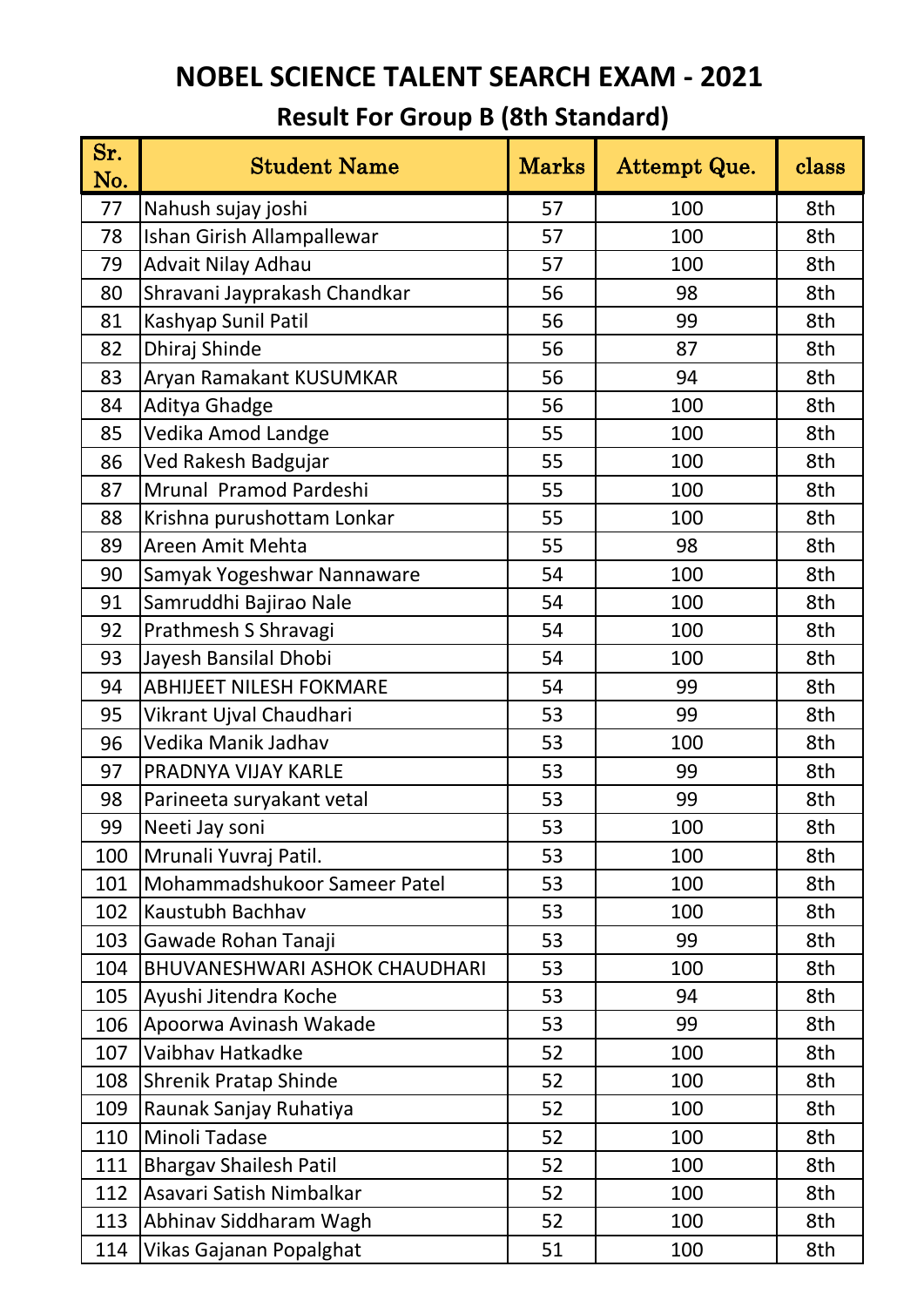| Sr.<br>No. | <b>Student Name</b>            | <b>Marks</b> | Attempt Que. | class |
|------------|--------------------------------|--------------|--------------|-------|
| 115        | Rithika Sundarakrishnan Shetty | 51           | 99           | 8th   |
| 116        | <b>Prathamesh Vikas Gite</b>   | 51           | 95           | 8th   |
| 117        | Pranjal Pankaj Lamkane         | 51           | 100          | 8th   |
| 118        | Om gajanan more                | 51           | 100          | 8th   |
| 119        | Nandini Uday Sonawane          | 51           | 100          | 8th   |
| 120        | Kunal kailas chavhal           | 51           | 100          | 8th   |
| 121        | Kalash Sharad patil            | 51           | 100          | 8th   |
| 122        | <b>Hrugved Anil Pawale</b>     | 51           | 100          | 8th   |
| 123        | arnav nilesh mahajan           | 51           | 95           | 8th   |
| 124        | <b>Vedant Hemant Pingale</b>   | 50           | 94           | 8th   |
| 125        | Unnati Dinesh Salunke          | 50           | 100          | 8th   |
| 126        | <b>SOHAM SACHIN AMBEKAR</b>    | 50           | 100          | 8th   |
| 127        | Soham amol junnarkar           | 50           | 100          | 8th   |
| 128        | <b>SHARDUL PADALE</b>          | 50           | 74           | 8th   |
| 129        | Mayuresh Rajesh Nikam          | 50           | 97           | 8th   |
| 130        | <b>Vedant Kailas Nichit</b>    | 49           | 100          | 8th   |
| 131        | Srushti Solwat                 | 49           | 100          | 8th   |
| 132        | Srushti solwat                 | 49           | 100          | 8th   |
| 133        | Shamali Prasad Raibagkar       | 49           | 100          | 8th   |
| 134        | Pushkar Adinath Phakatkar      | 49           | 100          | 8th   |
| 135        | Mashere kajal santosh          | 49           | 100          | 8th   |
| 136        | Karmany kumar kolte            | 49           | 100          | 8th   |
| 137        | Abhishek Pandurang Chavan      | 49           | 100          | 8th   |
| 138        | Aayush Avinash Whawal          | 49           | 90           | 8th   |
| 139        | Trupti Ashok Mohite            | 48           | 100          | 8th   |
| 140        | Tanuja Mashere                 | 48           | 98           | 8th   |
| 141        | SOHAM MOHAN GURAV              | 48           | 98           | 8th   |
| 142        | Prutha Rajendra Ghadge         | 48           | 99           | 8th   |
| 143        | Pragati Yogesh Girase          | 48           | 100          | 8th   |
| 144        | Devyani Bansilal Dhobi         | 48           | 100          | 8th   |
| 145        | Chandrajeet Narayan Bhilane    | 48           | 100          | 8th   |
| 146        | Anuj Anant Kharadkar           | 48           | 100          | 8th   |
| 147        | vedant gadkari                 | 47           | 100          | 8th   |
| 148        | Ranveersing Rajendra Rajput    | 47           | 100          | 8th   |
| 149        | Nayan Kapilkumar Magare        | 47           | 100          | 8th   |
| 150        | Swara Shingare                 | 46           | 100          | 8th   |
| 151        | Shaurya Virendra Deshmukh      | 46           | 100          | 8th   |
| 152        | PRAVAJJA D. JAWANJAL           | 46           | 100          | 8th   |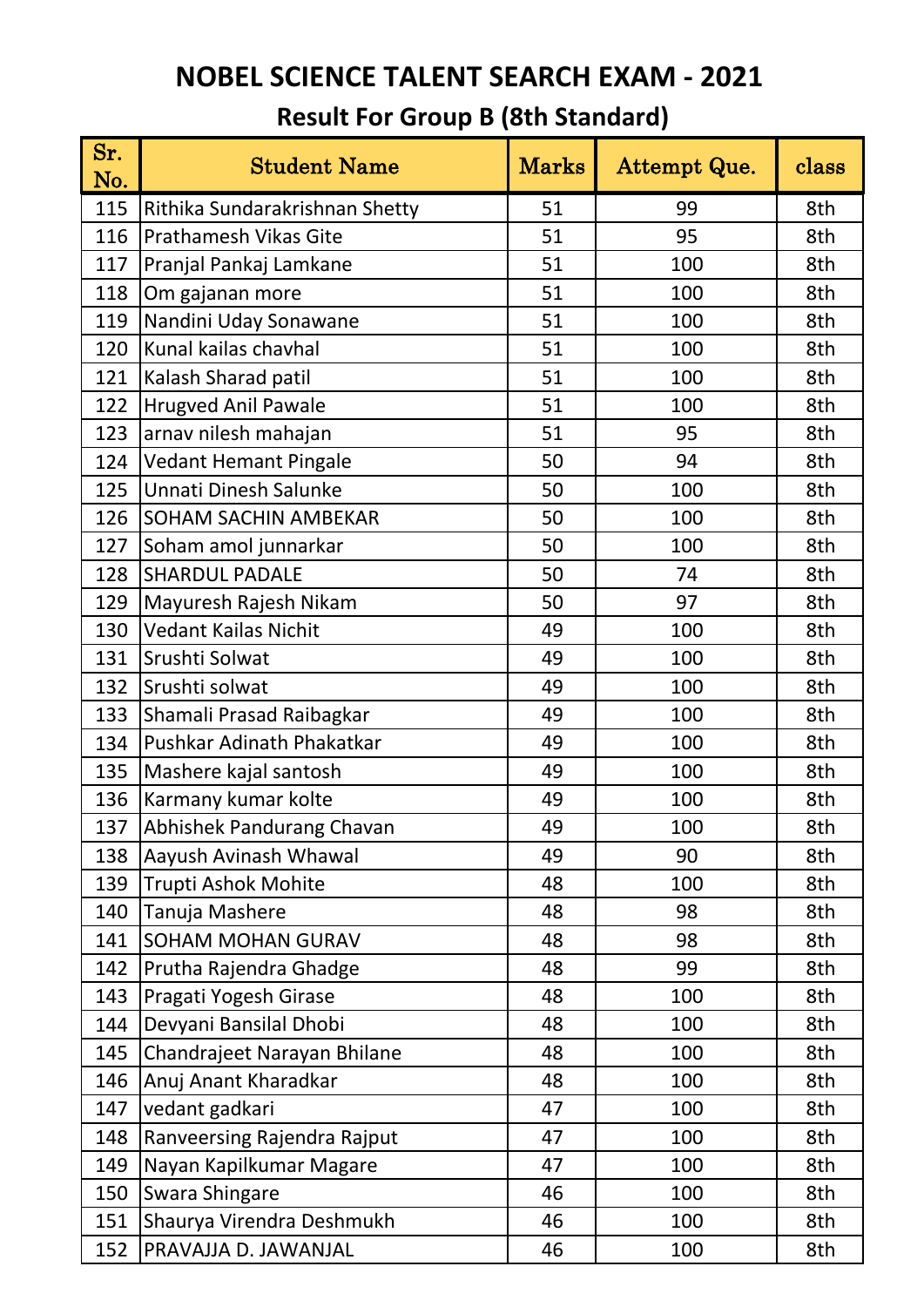| Sr.<br>No. | <b>Student Name</b>          | <b>Marks</b> | Attempt Que. | class |
|------------|------------------------------|--------------|--------------|-------|
| 153        | <b>Tushar Rakesh Kasar</b>   | 44           | 100          | 8th   |
| 154        | Sneha Dhirajkumar Ahire      | 44           | 100          | 8th   |
| 155        | Shivam Anil Kshatriya        | 44           | 100          | 8th   |
| 156        | RADHIKA SUNIL BHONDVE        | 44           | 100          | 8th   |
| 157        | Pranav Chapude               | 44           | 100          | 8th   |
| 158        | Parth Tandalekar             | 44           | 100          | 8th   |
| 159        | <b>ONKAR KAILAS CHAVAL</b>   | 44           | 100          | 8th   |
| 160        | Jidnyasa dnyaneshwar patil   | 44           | 90           | 8th   |
| 161        | Aditya Arun Bade             | 43           | 100          | 8th   |
| 162        | Prathamesh Patil             | 42           | 100          | 8th   |
| 163        | Tej Bora                     | 41           | 100          | 8th   |
| 164        | NIRJALA SANJAY BATHE         | 41           | 100          | 8th   |
| 165        | <b>Arnav Dixit</b>           | 41           | 100          | 8th   |
| 166        | Aditi Bipin Salave           | 41           | 72           | 8th   |
| 167        | Bhumika Sanjay badgujar      | 40           | 100          | 8th   |
| 168        | Sarthak Keshavrao Wadgaonkar | 39           | 100          | 8th   |
| 169        | Samyak Kale                  | 39           | 100          | 8th   |
| 170        | Poorva sapkal                | 38           | 100          | 8th   |
| 171        | atharva vikram rokade        | 38           | 100          | 8th   |
| 172        | Athara Ravindra Bhosale      | 38           | 100          | 8th   |
| 173        | Pranav Anandkumar Shinde.    | 37           | 100          | 8th   |
| 174        | Palak Andhare                | 37           | 100          | 8th   |
| 175        | Shravani Dadasaheb Bhosale   | 36           | 100          | 8th   |
| 176        | Mansi Adhave                 | 36           | 100          | 8th   |
| 177        | Prachi Ramesh Chavan         | 35           | 100          | 8th   |
| 178        | Hemant sunil Mahajan         | 35           | 100          | 8th   |
| 179        | Shrunot kshemkalyani         | 34           | 100          | 8th   |
| 180        | Chintan Prakash Raute        | 34           | 100          | 8th   |
| 181        | Akash ganesh chavan          | 34           | 100          | 8th   |
| 182        | Vaibhav Yogesh Pendhare      | 33           | 100          | 8 वी  |
| 183        | swayam vikas shukla          | 33           | 100          | 8th   |
| 184        | Prasad Dattatraya Patil      | 33           | 100          | 8th   |
| 185        | Mayuresh Subhash Pardhi      | 33           | 100          | 8th   |
| 186        | Latish Pramod Amrutkar.      | 33           | 100          | 8th   |
| 187        | Asim Jamadar                 | 33           | 100          | 8th   |
| 188        | Aryan Rajendra Pote          | 33           | 100          | 8th   |
| 189        | Shrawani Sudhakar Raut       | 32           | 100          | 8th   |
| 190        | Saundarya                    | 32           | 100          | 8th   |